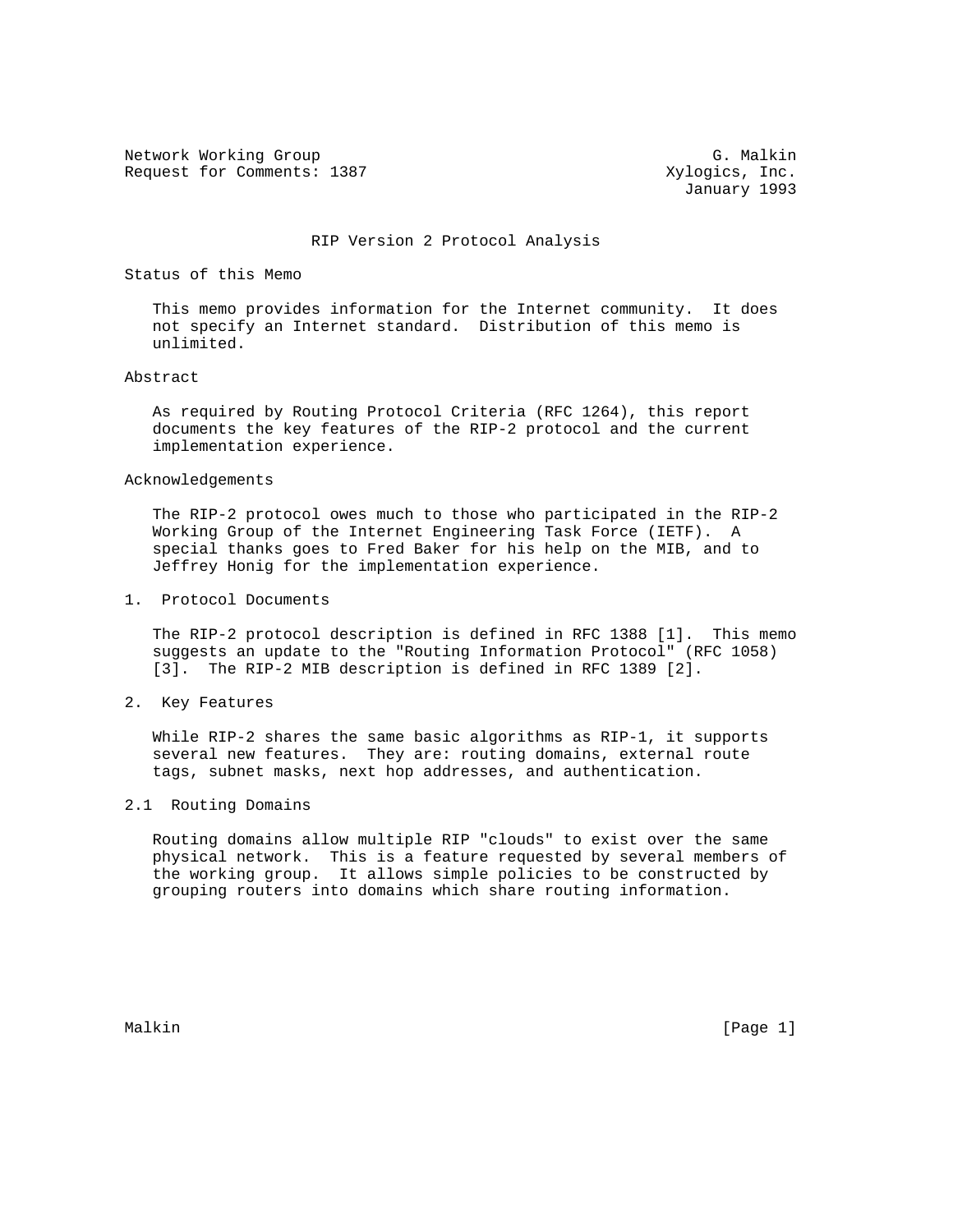# 2.2 External Route Tags

 The route tag field may be used to propagate information acquired from an EGP. The definition of the contents of this field are beyond the scope of this protocol. However, it may be used, for example, to propagate an EGP AS number.

# 2.3 Subnet Masks

 Inclusion of subnet masks was the original intent of opening the RIP protocol for improvement. Subnet mask information makes RIP more useful in a variety of environments and allows the use of variable subnet masks on the network. Subnet masks are also necessary for implementation of "classless" addressing, as the CIDR work proposes.

# 2.4 Next Hop Addresses

 Support for next hop addresses allows for optimization of routes in an environment which uses multiple routing protocols. For example, if RIP-2 were being run on a network along with another IGP, and one router ran both protocols, then that router could indicate to the other RIP-2 routers that a better next hop than itself exists for a given destination.

# 2.5 Authentication

 One significant improvement RIP-2 offers over RIP-1, is the addition of an authentication mechanism. Essentially, it is the same extensible mechanism provided by OSPF. Currently, only a plain-text password is defined for authentication. However, more sophisticated authentication schemes can easily be incorporated as they are defined.

# 2.6 Multicasting

 RIP-2 packets may be multicast instead of being broadcast. The use of an IP multicast address reduces the load on hosts which do not support routing protocols. It also allows RIP-2 routers to share information which RIP-1 routers cannot hear. This is useful since a RIP-1 router may misinterpret route information because it cannot apply the supplied subnet mask.

# 3. RIP-2 MIB

 The MIB for RIP-2 allows for monitoring and control of RIP's operation within the router. In addition to global and per-interface counters and controls, there is are per-peer counters which provide the status of RIP-2 "neighbors".

Malkin [Page 2]